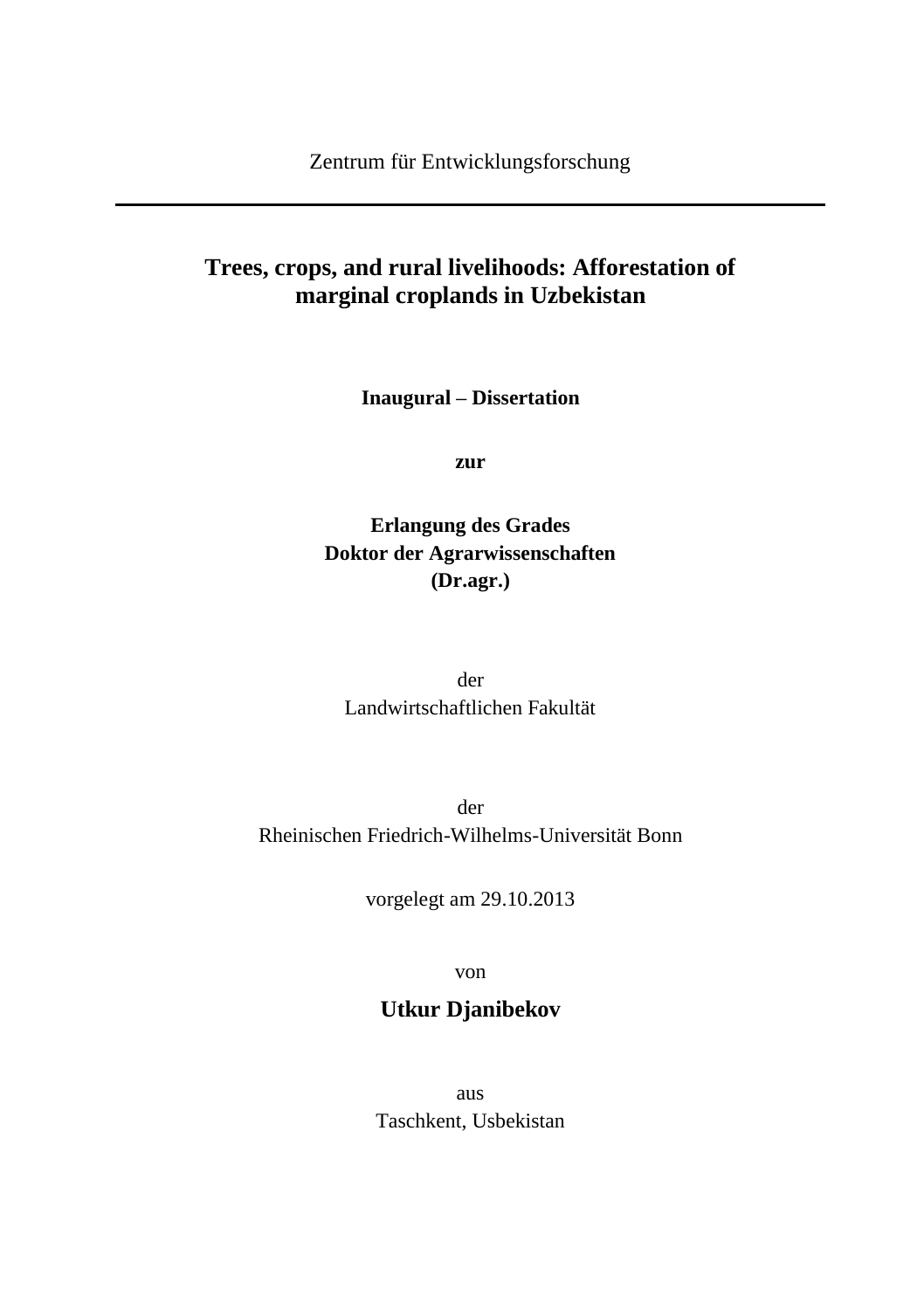### **Trees, crops, and rural livelihoods: Afforestation of marginal croplands in Uzbekistan**

#### **Abstract**

The livelihoods of rural population in Uzbekistan, Central Asia, highly depend on irrigated agriculture. However, agricultural production is threatened by the impacts of land degradation, irrigation water scarcity and climate change. The conversion of marginal croplands to tree plantations could represent an option to tackle such problems, while also improving population welfare. Yet, this land use is currently not practiced, owing to lack of farmers' knowledge on revenues and impacts on livelihoods. In addition, state policies prohibit the conversion of croplands into tree plantations. Therefore, the main objective of this study is to investigate economically viable options of afforestation of degraded irrigated croplands using an example of the Khorezm region and three southern districts of the Autonomous Republic of Karakalpakstan, Uzbekistan. This includes analyzing the impacts on the rural livelihoods by Clean Development Mechanism (CDM) afforestation with its carbon sequestration reward of temporary Certified Emission Reduction (tCER). Using an example of irrigated areas in Uzbekistan, this study contributes to the general knowledge of sustainable rural development via converting marginal lands from crop cultivation to tree plantations.

This research employed various methodologies at different scales to evaluate the economic conditions of introducing short-rotation tree plantations along with the CDM requirements. At the field level analysis (1 ha), the net present value and stochastic dominance analyses were employed to investigate the financial attractiveness of afforestation on marginal croplands and to derive tCER payments that would initiate CDM afforestation. At the farm level, the expected utility method was employed to determine the tCER price that would facilitate CDM afforestation on marginal croplands, and to analyze respective effects on land use and farm incomes. At the system level, that comprises commercial farms and rural households, the farm-household stochastic dynamic nonlinear programming model was developed to analyze the effects on rural livelihoods from converting marginal farmlands to tree plantations.

The results of the study indicate that due to benefits from non-timber products the short-term afforestation can be a more viable land use option on marginal croplands than the cultivation of major crops. At the same time, using the field level analysis while considering variabilites in land use revenues would necessitate an extreme increase in tCER prices, from the current tCER price of 4.76 USD (as of 2009). In contrast, when considering uncertainties in land use returns at the whole farm level, the current tCER price would be sufficient to initiate CDM afforestation. This is because tree plantations would economically improve a commercial farmer's cropping pattern, while mitigating the impacts of revenue risks via a land use diversification option. Afforestation of marginal croplands at a commercial farm would affect the structure of employment and agricultural contracts between commercial farm and rural households, and thus have positive spillover effects on the rural population and increase of rural households' income by 27,400 USD in comparison to crop cultivation on marginal lands. The spillover effects would come from the reduced labor demand at commercial farm between the periods of tree plantation establishment and harvest, while the subsequent increase in farm employment would occur during the establishment and harvest of trees. The inclusion of fuelwood and tree foliage into the payment schemes would replace fossil fuels and fodder products and reduce rural households' expenditure for domestic energy (36%) and fodder products (15%).